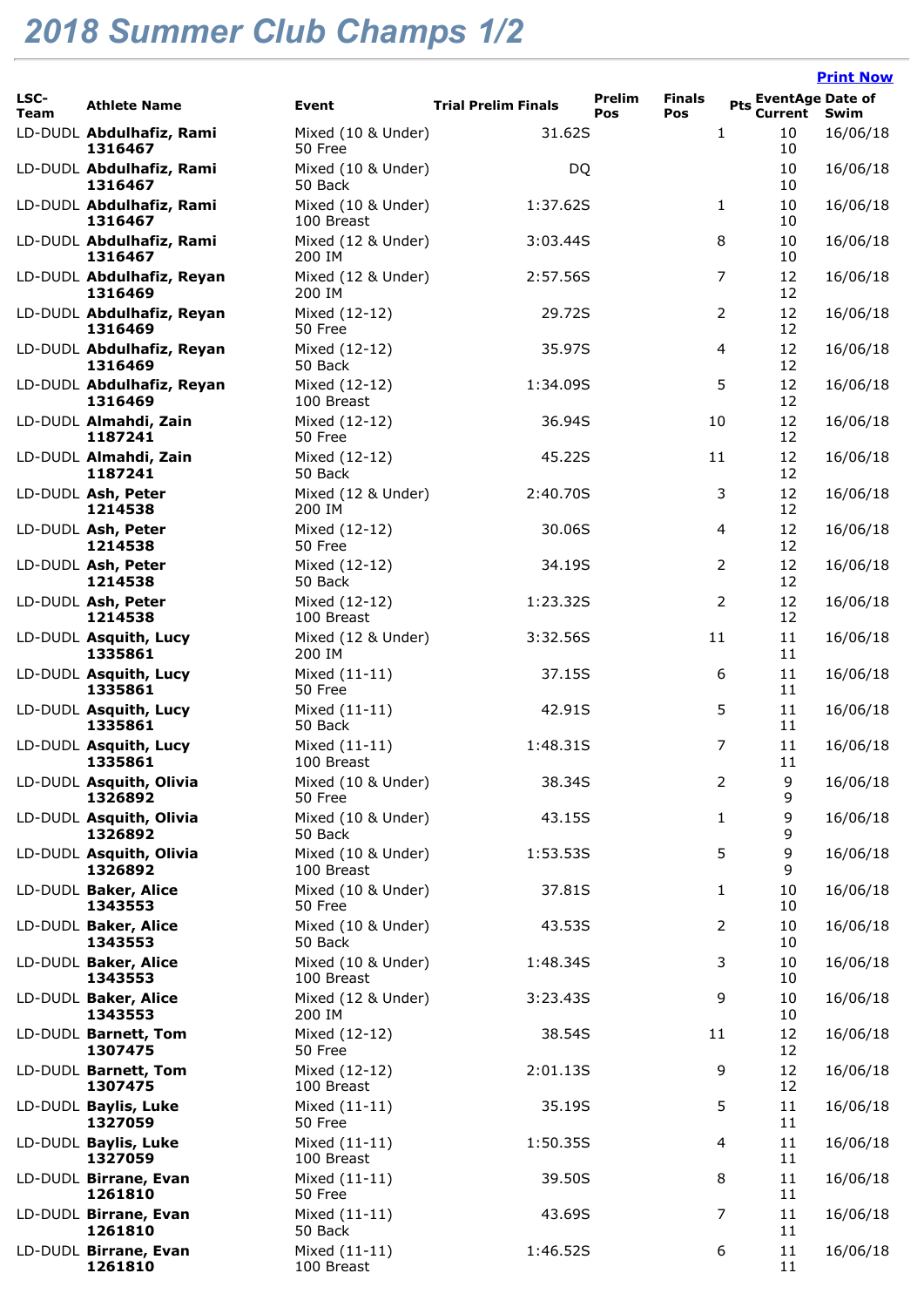| LD-DUDL Boyle, Olivia<br>1173930                        | Mixed (13-14)<br>50 Free       | 32.36S    | 10             | 13<br>13 | 16/06/18 |
|---------------------------------------------------------|--------------------------------|-----------|----------------|----------|----------|
| LD-DUDL Boyle, Olivia<br>1173930                        | Mixed (13-14)<br>800 Free      | 11:01.50S | 10             | 13<br>13 | 16/06/18 |
| LD-DUDL Boyle, Olivia<br>1173930                        | Mixed (13-14)<br>50 Back       | 34.55S    | 6              | 13<br>13 | 16/06/18 |
| LD-DUDL Boyle, Olivia<br>1173930                        | Mixed (13-14)<br>100 Breast    | 1:32.87S  | 7              | 13<br>13 | 16/06/18 |
| LD-DUDL Boyle, Olivia<br>1173930                        | Mixed (13-14)<br>200 IM        | 2:50.00S  | 5              | 13<br>13 | 16/06/18 |
| LD-DUDL Brooks, Maxwell<br>1115728                      | Mixed (13-14)<br>50 Free       | 28.37S    | 3              | 14<br>14 | 16/06/18 |
| LD-DUDL Brooks, Maxwell<br>1115728                      | Mixed (13-14)<br>800 Free      | 9:21.95S  | $\overline{2}$ | 14<br>14 | 16/06/18 |
| LD-DUDL Brooks, Maxwell<br>1115728                      | Mixed (13-14)<br>50 Back       | 32.58S    | $\overline{2}$ | 14<br>14 | 16/06/18 |
| LD-DUDL Brooks, Maxwell<br>1115728                      | Mixed (13-14)<br>100 Breast    | 1:16.13S  | $\mathbf{1}$   | 14<br>14 | 16/06/18 |
| LD-DUDL Brooks, Maxwell<br>1115728                      | Mixed (13-14)<br>200 Fly       | 2:24.81S  | $\mathbf{1}$   | 14<br>14 | 16/06/18 |
| LD-DUDL Brooks, Maxwell<br>1115728                      | Mixed (13-14)<br>200 IM        | DQ        |                | 14<br>14 | 16/06/18 |
| LD-DUDL Callaway, Jasper<br>947916                      | Mixed (12 & Under)<br>200 IM   | 2:40.19S  | $\overline{2}$ | 12<br>12 | 16/06/18 |
| LD-DUDL Callaway, Jasper<br>947916                      | Mixed (12-12)<br>50 Free       | 29.95S    | 3              | 12<br>12 | 16/06/18 |
| LD-DUDL Callaway, Jasper<br>947916                      | Mixed (12-12)<br>50 Back       | 33.31S    | $\mathbf{1}$   | 12<br>12 | 16/06/18 |
| LD-DUDL Callaway, Jasper<br>947916                      | Mixed (12-12)<br>100 Breast    | 1:22.44S  | 1              | 12<br>12 | 16/06/18 |
| LD-DUDL Catani, Giulia<br>1173792                       | Mixed (13-14)<br>50 Free       | 32.77S    | 11             | 13<br>13 | 16/06/18 |
| LD-DUDL Catani, Giulia<br>1173792                       | Mixed (13-14)<br>50 Back       | 38.37S    | 11             | 13<br>13 | 16/06/18 |
| LD-DUDL Catani, Giulia<br>1173792                       | Mixed (13-14)<br>100 Breast    | 1:33.11S  | 8              | 13<br>13 | 16/06/18 |
| LD-DUDL Catani, Giulia<br>1173792                       | Mixed (13-14)<br>200 IM        | 2:56.57S  | 9              | 13<br>13 | 16/06/18 |
| LD-DUDL Chambers, India<br>939335                       | Mixed (13-14)<br>50 Free       | 29.78S    | $\overline{4}$ | 14<br>14 | 16/06/18 |
| LD-DUDL Chambers, India<br>939335                       | Mixed (13-14)<br>50 Back       | 36.97S    | 10             | 14<br>14 | 16/06/18 |
| LD-DUDL Chambers, India<br>939335                       | Mixed (13-14)<br>100 Breast    | 1:27.50S  | 4              | 14<br>14 | 16/06/18 |
| LD-DUDL Chambers, India<br>939335                       | Mixed (13-14)<br>200 IM        | 2:50.00S  | 5              | 14<br>14 | 16/06/18 |
| LD-DUDL Chapman Lennon, Harvey Mixed (13-14)<br>1238142 | 50 Free                        | 28.09S    | $\overline{2}$ | 13<br>13 | 16/06/18 |
| LD-DUDL Chapman Lennon, Harvey Mixed (13-14)<br>1238142 | 800 Free                       | 10:07.50S | 3              | 13<br>13 | 16/06/18 |
| LD-DUDL Chapman Lennon, Harvey Mixed (13-14)<br>1238142 | 50 Back                        | 33.47S    | 3              | 13<br>13 | 16/06/18 |
| LD-DUDL Chapman Lennon, Harvey Mixed (13-14)<br>1238142 | 100 Breast                     | 1:18.50S  | $\overline{2}$ | 13<br>13 | 16/06/18 |
| LD-DUDL Chapman Lennon, Harvey Mixed (13-14)<br>1238142 | 200 IM                         | 2:38.37S  | $\overline{2}$ | 13<br>13 | 16/06/18 |
| LD-DUDL Chilton, Christopher<br>880575                  | Mixed (12 & Under)<br>800 Free | 9:44.78S  | $\mathbf{1}$   | 12<br>12 | 16/06/18 |
| LD-DUDL Chilton, Christopher<br>880575                  | Mixed (12 & Under)<br>200 Fly  | 2:42.97S  | $\overline{2}$ | 12<br>12 | 16/06/18 |
| LD-DUDL Chilton, Christopher<br>880575                  | Mixed (12 & Under)<br>200 IM   | 2:38.09S  | $\mathbf{1}$   | 12<br>12 | 16/06/18 |
| LD-DUDL Chilton, Christopher<br>880575                  | Mixed (12-12)<br>50 Free       | 30.76S    | 5              | 12<br>12 | 16/06/18 |
| LD-DUDL Chilton, Christopher<br>880575                  | Mixed (12-12)<br>50 Back       | 35.30S    | 3              | 12<br>12 | 16/06/18 |
| LD-DUDL Chilton, Christopher<br>880575                  | Mixed (12-12)<br>100 Breast    | 1:24.13S  | 3              | 12<br>12 | 16/06/18 |
| LD-DUDL Cole, Marion<br>1173925                         | Mixed (13-14)<br>50 Free       | 28.00S    | 1              | 13<br>13 | 16/06/18 |
| LD-DUDL Cole, Marion                                    | Mixed (13-14)                  | 10:08.90S | $\overline{4}$ | 13       | 16/06/18 |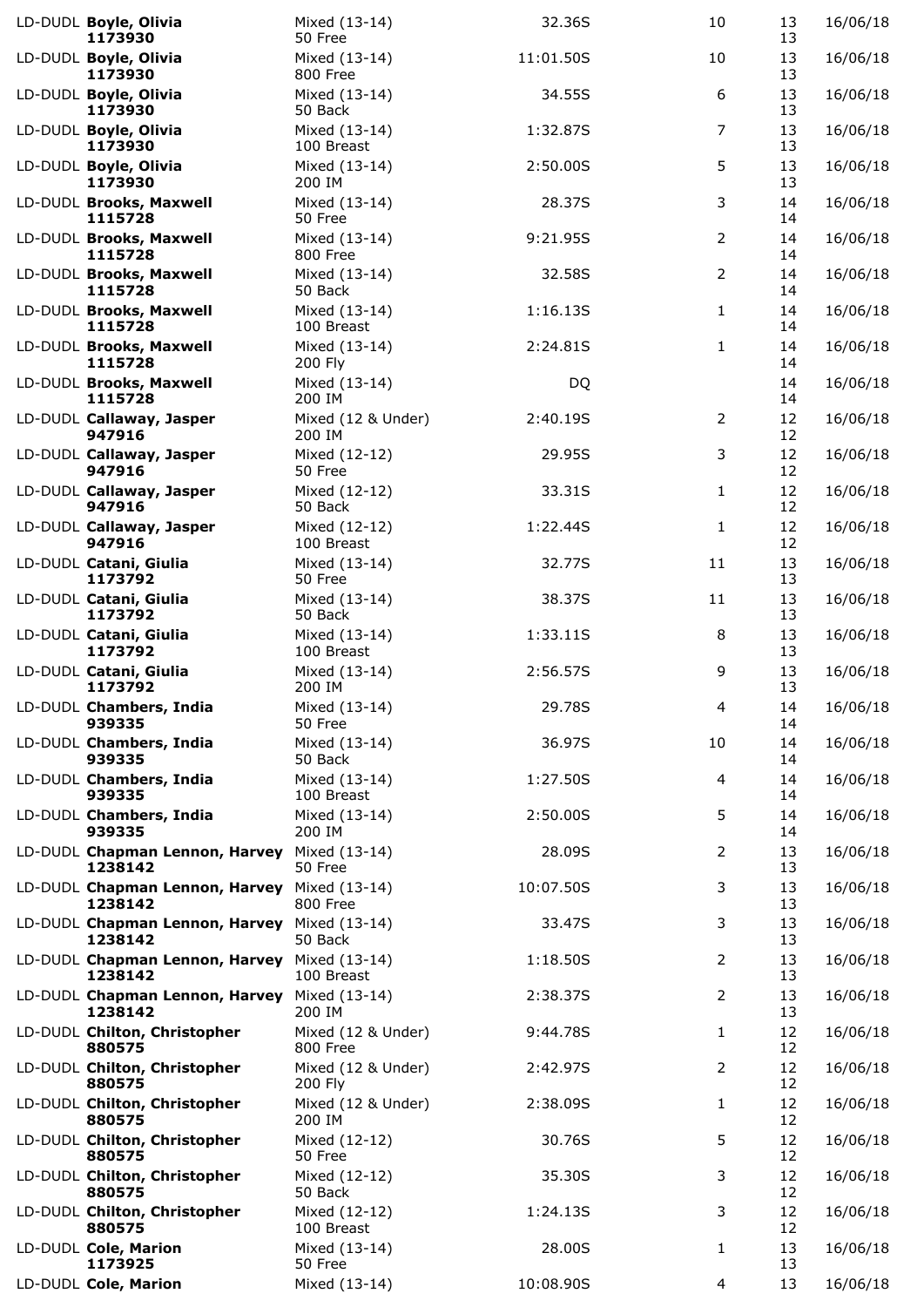| 1173925                              | 800 Free                        |           |                | 13       |          |
|--------------------------------------|---------------------------------|-----------|----------------|----------|----------|
| LD-DUDL Cole, Marion<br>1173925      | Mixed (13-14)<br>50 Back        | 33.81S    | 3              | 13<br>13 | 16/06/18 |
| LD-DUDL Cole, Marion<br>1173925      | Mixed (13-14)<br>100 Breast     | 1:35.75S  | 11             | 13<br>13 | 16/06/18 |
| LD-DUDL Cole, Marion<br>1173925      | Mixed (13-14)<br>200 Fly        | 3:12.60S  | $\overline{4}$ | 13<br>13 | 16/06/18 |
| LD-DUDL Cole, Marion<br>1173925      | Mixed (13-14)<br>200 IM         | 2:57.48S  | 11             | 13<br>13 | 16/06/18 |
| LD-DUDL Crowther, Zachary<br>1245925 | Mixed (12 & Under)<br>800 Free  | 10:35.31S | 2              | 12<br>12 | 16/06/18 |
| LD-DUDL Crowther, Zachary<br>1245925 | Mixed (12 & Under)<br>200 Fly   | 2:46.90S  | 3              | 12<br>12 | 16/06/18 |
| LD-DUDL Crowther, Zachary<br>1245925 | Mixed (12 & Under)<br>200 IM    | 2:45.06S  | 4              | 12<br>12 | 16/06/18 |
| LD-DUDL Crowther, Zachary<br>1245925 | Mixed (12-12)<br>50 Free        | 29.69S    | 1              | 12<br>12 | 16/06/18 |
| LD-DUDL Crowther, Zachary<br>1245925 | Mixed (12-12)<br>50 Back        | 39.28S    | 5              | 12<br>12 | 16/06/18 |
| LD-DUDL Crowther, Zachary<br>1245925 | Mixed (12-12)<br>100 Breast     | 1:25.63S  | 4              | 12<br>12 | 16/06/18 |
| LD-DUDL Dalton, Charlotte<br>1350596 | Mixed (13-14)<br>50 Free        | 31.78S    | 9              | 13<br>13 | 16/06/18 |
| LD-DUDL Dalton, Charlotte<br>1350596 | Mixed (13-14)<br>50 Back        | 36.87S    | 9              | 13<br>13 | 16/06/18 |
| LD-DUDL Dalton, Charlotte<br>1350596 | Mixed (13-14)<br>100 Breast     | 1:37.47S  | 13             | 13<br>13 | 16/06/18 |
| LD-DUDL Dalton, Charlotte<br>1350596 | Mixed (13-14)<br>200 IM         | 2:54.56S  | 8              | 13<br>13 | 16/06/18 |
| LD-DUDL Demoglu, Idil M<br>1399368   | Mixed (12 & Under)<br>200 IM    | 2:59.30S  | $\overline{2}$ | 12<br>12 | 16/06/18 |
| LD-DUDL Demoglu, Idil M<br>1399368   | Mixed (12-12)<br>50 Free        | 33.26S    | 2              | 12<br>12 | 16/06/18 |
| LD-DUDL Demoglu, Idil M<br>1399368   | Mixed (12-12)<br>50 Back        | 39.37S    | 3              | 12<br>12 | 16/06/18 |
| LD-DUDL Demoglu, Idil M<br>1399368   | Mixed (12-12)<br>100 Breast     | 1:39.25S  | $\overline{2}$ | 12<br>12 | 16/06/18 |
| LD-DUDL Dizdarevic, Demi<br>1191470  | Mixed (15-16)<br>50 Free        | 34.56S    | 3              | 15<br>15 | 16/06/18 |
| LD-DUDL Dizdarevic, Demi<br>1191470  | Mixed (15-16)<br>50 Back        | 42.59S    | 3              | 15<br>15 | 16/06/18 |
| LD-DUDL Dizdarevic, Demi<br>1191470  | Mixed (15-16)<br>100 Breast     | 1:37.53S  | 3              | 15<br>15 | 16/06/18 |
| LD-DUDL Dizdarevic, Demi<br>1191470  | Mixed (15-16)<br>200 IM         | 3:18.72S  | 3              | 15<br>15 | 16/06/18 |
| LD-DUDL Dizdarevic, Holli<br>1294354 | Mixed (13-14)<br>50 Free        | 37.90S    | 17             | 13<br>13 | 16/06/18 |
| LD-DUDL Dizdarevic, Holli<br>1294354 | Mixed (13-14)<br>50 Back        | 44.56S    | 17             | 13<br>13 | 16/06/18 |
| LD-DUDL Dizdarevic, Holli<br>1294354 | Mixed (13-14)<br>100 Breast     | 1:52.07S  | 15             | 13<br>13 | 16/06/18 |
| LD-DUDL Dizdarevic, Janna<br>1294360 | Mixed (12 & Under)<br>200 IM    | 3:11.00S  | 6              | 11<br>11 | 16/06/18 |
| LD-DUDL Dizdarevic, Janna<br>1294360 | Mixed (11-11)<br>50 Free        | 37.12S    | 5              | 11<br>11 | 16/06/18 |
| LD-DUDL Dizdarevic, Janna<br>1294360 | Mixed (11-11)<br>50 Back        | 41.97S    | 4              | 11<br>11 | 16/06/18 |
| LD-DUDL Dizdarevic, Janna<br>1294360 | Mixed (11-11)<br>100 Breast     | 1:39.14S  | 3              | 11<br>11 | 16/06/18 |
| LD-DUDL Dizdarevic, Jema<br>1191474  | Mixed (17 & Over)<br>50 Free    | 30.57S    | $\overline{2}$ | 17<br>17 | 16/06/18 |
| LD-DUDL Dizdarevic, Jema<br>1191474  | Mixed (17 & Over)<br>800 Free   | 10:06.55S | 3              | 17<br>17 | 16/06/18 |
| LD-DUDL Dizdarevic, Jema<br>1191474  | Mixed (17 & Over)<br>50 Back    | 34.65S    | 2              | 17<br>17 | 16/06/18 |
| LD-DUDL Dizdarevic, Jema<br>1191474  | Mixed (17 & Over)<br>100 Breast | 1:27.35S  | 1              | 17<br>17 | 16/06/18 |
| LD-DUDL Dizdarevic, Jema<br>1191474  | Mixed (17 & Over)<br>200 IM     | 2:38.91S  | 3              | 17<br>17 | 16/06/18 |
| LD-DUDL Dizdarevic, Sandi<br>1294355 | Mixed (12 & Under)<br>200 IM    | 3:01.66S  | 5              | 11<br>11 | 16/06/18 |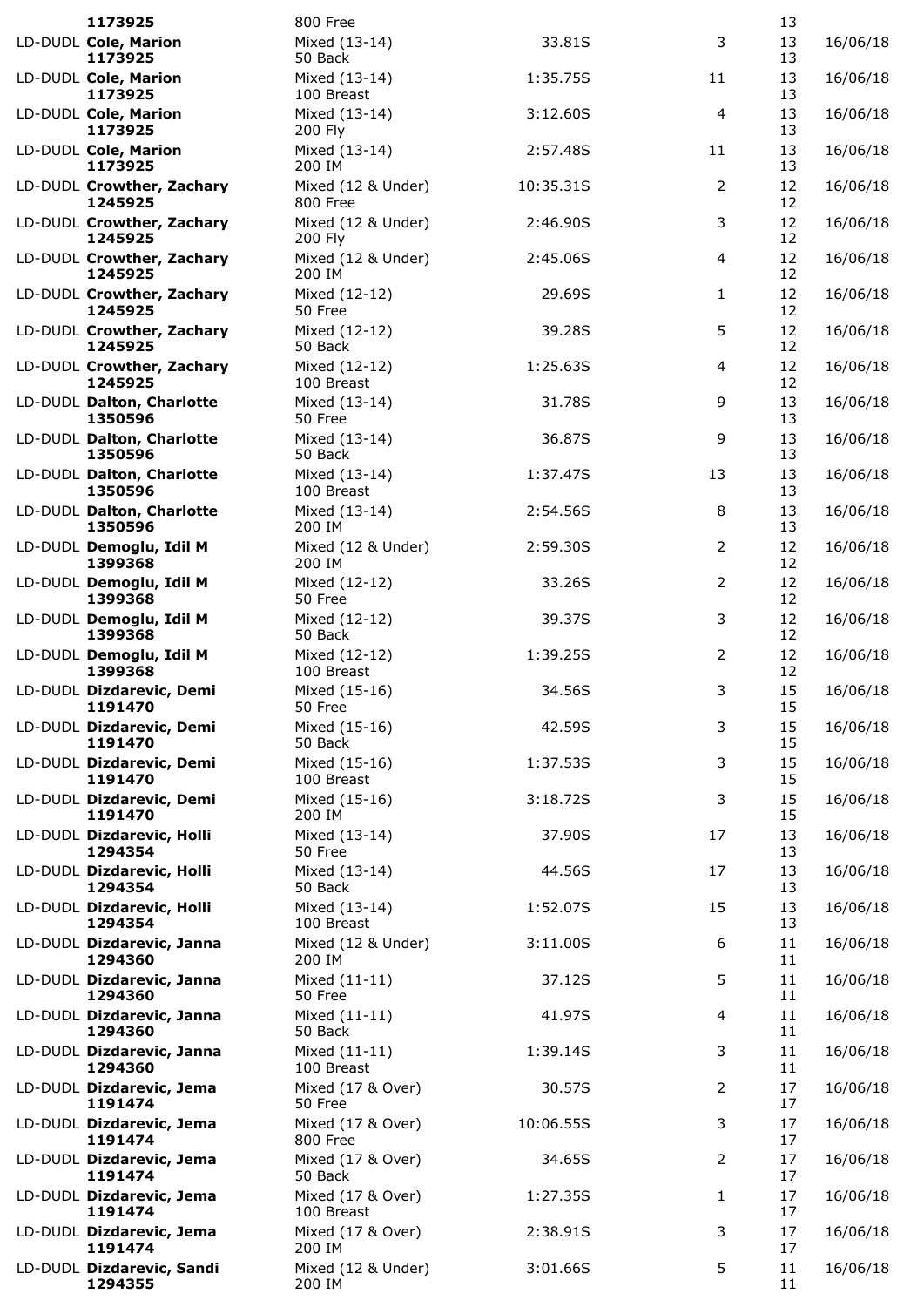| LD-DUDL Dizdarevic, Sandi<br>1294355    | Mixed (11-11)<br>50 Free         | 34.21S    | 3              | 11<br>11 | 16/06/18 |
|-----------------------------------------|----------------------------------|-----------|----------------|----------|----------|
| LD-DUDL Dizdarevic, Sandi<br>1294355    | Mixed (11-11)<br>50 Back         | 39.63S    | $\overline{2}$ | 11<br>11 | 16/06/18 |
| LD-DUDL Dizdarevic, Sandi<br>1294355    | Mixed (11-11)<br>100 Breast      | 1:34.40S  | 1              | 11<br>11 | 16/06/18 |
| LD-DUDL Djidetchian, Theodore<br>914807 | Mixed (12 & Under)<br>200 Fly    | 2:51.24S  | 4              | 12<br>12 | 16/06/18 |
| LD-DUDL Djidetchian, Theodore<br>914807 | Mixed (12-12)<br>50 Free         | 34.18S    | 6              | 12<br>12 | 16/06/18 |
| LD-DUDL Djidetchian, Theodore<br>914807 | Mixed (12-12)<br>50 Back         | 39.44S    | 6              | 12<br>12 | 16/06/18 |
| LD-DUDL Donald, Lucy<br>1173795         | Mixed (13-14)<br>50 Free         | 30.25S    | 6              | 13<br>13 | 16/06/18 |
| LD-DUDL Donald, Lucy<br>1173795         | Mixed (13-14)<br>800 Free        | 10:33.56S | 7              | 13<br>13 | 16/06/18 |
| LD-DUDL Donald, Lucy<br>1173795         | Mixed (13-14)<br>100 Breast      | 1:26.14S  | 3              | 13<br>13 | 16/06/18 |
| LD-DUDL Doring, Lucy<br>1325611         | Mixed (12 & Under)<br>200 IM     | 3:01.00S  | 4              | 11<br>11 | 16/06/18 |
| LD-DUDL Doring, Lucy<br>1325611         | Mixed (11-11)<br>50 Free         | 32.88S    | 1              | 11<br>11 | 16/06/18 |
| LD-DUDL Doring, Lucy<br>1325611         | Mixed (11-11)<br>50 Back         | 37.59S    | 1              | 11<br>11 | 16/06/18 |
| LD-DUDL Doring, Lucy<br>1325611         | Mixed (11-11)<br>100 Breast      | 1:40.61S  | 4              | 11<br>11 | 16/06/18 |
| LD-DUDL Downing, Eloise<br>1292034      | Mixed (10 & Under)<br>50 Free    | 40.50S    | 4              | 10<br>10 | 16/06/18 |
| LD-DUDL Downing, Eloise<br>1292034      | Mixed (10 & Under)<br>50 Back    | 49.22S    | 4              | 10<br>10 | 16/06/18 |
| LD-DUDL Downing, Eloise<br>1292034      | Mixed (10 & Under)<br>100 Breast | 1:46.19S  | 1              | 10<br>10 | 16/06/18 |
| LD-DUDL Ellender, Max<br>1173301        | Mixed (12 & Under)<br>200 Fly    | 3:17.55S  | 5              | 11<br>11 | 16/06/18 |
| LD-DUDL Ellender, Max<br>1173301        | Mixed (12 & Under)<br>200 IM     | 2:55.00S  | 6              | 11<br>11 | 16/06/18 |
| LD-DUDL Ellender, Max<br>1173301        | Mixed (11-11)<br>50 Free         | 34.32S    | 3              | 11<br>11 | 16/06/18 |
| LD-DUDL Ellender, Max<br>1173301        | Mixed (11-11)<br>50 Back         | 37.78S    | $\overline{2}$ | 11<br>11 | 16/06/18 |
| LD-DUDL Ellender, Max<br>1173301        | Mixed (11-11)<br>100 Breast      | 1:35.92S  | $\overline{2}$ | 11<br>11 | 16/06/18 |
| LD-DUDL Ellender, Olivia<br>1173923     | Mixed (13-14)<br>50 Free         | 31.22S    | 8              | 13<br>13 | 16/06/18 |
| LD-DUDL Ellender, Olivia<br>1173923     | Mixed (13-14)<br>800 Free        | 10:27.66S | 6              | 13<br>13 | 16/06/18 |
| LD-DUDL Ellender, Olivia<br>1173923     | Mixed (13-14)<br>50 Back         | 34.16S    | 4              | 13<br>13 | 16/06/18 |
| LD-DUDL Ellender, Olivia<br>1173923     | Mixed (13-14)<br>100 Breast      | 1:33.93S  | 9              | 13<br>13 | 16/06/18 |
| LD-DUDL Ellender, Olivia<br>1173923     | Mixed (13-14)<br>200 IM          | 2:44.59S  | 4              | 13<br>13 | 16/06/18 |
| LD-DUDL Ellis-Keeler, Sarah<br>791655   | Mixed (13-14)<br>800 Free        | 10:05.88S | 3              | 14<br>14 | 16/06/18 |
| LD-DUDL Ellis-Keeler, Sarah<br>791655   | Mixed (13-14)<br>50 Back         | 36.75S    | 8              | 14<br>14 | 16/06/18 |
| LD-DUDL Ellis-Keeler, Sarah<br>791655   | Mixed (13-14)<br>200 IM          | 2:52.63S  | 7              | 14<br>14 | 16/06/18 |
| LD-DUDL English, George<br>1407736      | Mixed (13-14)<br>50 Free         | 29.92S    | $\overline{4}$ | 13<br>13 | 16/06/18 |
| LD-DUDL English, George<br>1407736      | Mixed (13-14)<br>50 Back         | 37.25S    | 6              | 13<br>13 | 16/06/18 |
| LD-DUDL English, George<br>1407736      | Mixed (13-14)<br>100 Breast      | 1:29.23S  | 5              | 13<br>13 | 16/06/18 |
| LD-DUDL English, George<br>1407736      | Mixed (13-14)<br>200 IM          | 2:54.03S  | 5              | 13<br>13 | 16/06/18 |
| LD-DUDL Field, Sophie<br>1120009        | Mixed (13-14)<br>50 Free         | 29.87S    | 5              | 14<br>14 | 16/06/18 |
| LD-DUDL Field, Sophie<br>1120009        | Mixed (13-14)<br>800 Free        | 10:13.47S | 5              | 14<br>14 | 16/06/18 |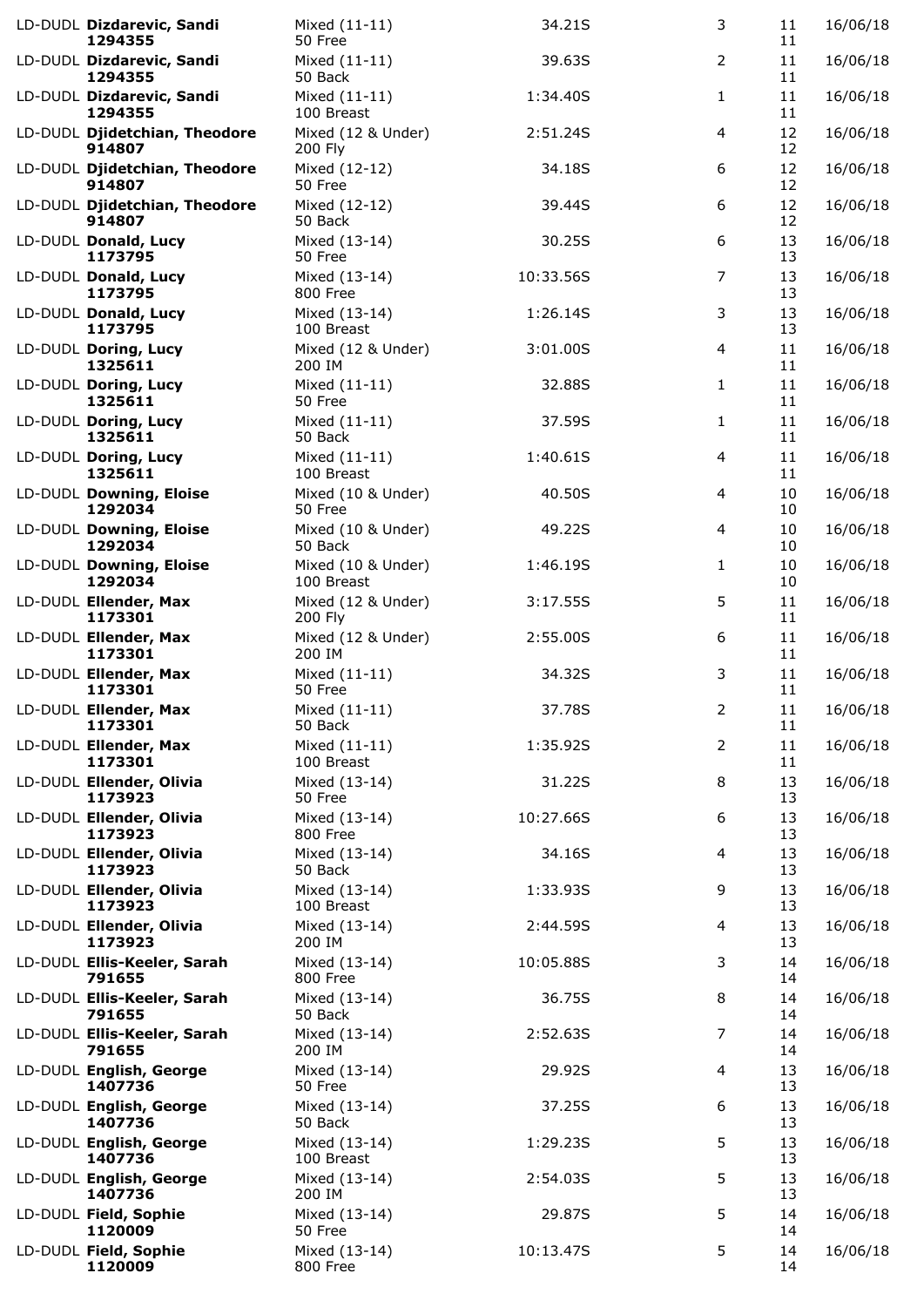| LD-DUDL Field, Sophie<br>1120009                        | Mixed (13-14)<br>50 Back         | 33.72S   | $\overline{2}$ | 14<br>14 | 16/06/18 |
|---------------------------------------------------------|----------------------------------|----------|----------------|----------|----------|
| LD-DUDL Field, Sophie<br>1120009                        | Mixed (13-14)<br>100 Breast      | 1:29.87S | 5              | 14<br>14 | 16/06/18 |
| LD-DUDL Field, Sophie<br>1120009                        | Mixed (13-14)<br>200 Fly         | 2:42.19S | 3              | 14<br>14 | 16/06/18 |
| LD-DUDL Field, Sophie<br>1120009                        | Mixed (13-14)<br>200 IM          | 2:39.25S | 3              | 14<br>14 | 16/06/18 |
| LD-DUDL Funsch, Eva<br>1289987                          | Mixed (12 & Under)<br>200 IM     | 2:43.06S | $\mathbf{1}$   | 12<br>12 | 16/06/18 |
| LD-DUDL Funsch, Eva<br>1289987                          | Mixed (12-12)<br>50 Free         | 31.43S   | 1              | 12<br>12 | 16/06/18 |
| LD-DUDL Funsch, Eva<br>1289987                          | Mixed (12-12)<br>50 Back         | 34.71S   | $\mathbf{1}$   | 12<br>12 | 16/06/18 |
| LD-DUDL Funsch, Eva<br>1289987                          | Mixed (12-12)<br>100 Breast      | 1:35.44S | $\mathbf{1}$   | 12<br>12 | 16/06/18 |
| LD-DUDL Funsch, Nicholas<br>1246210                     | Mixed (10 & Under)<br>50 Free    | 37.66S   | 4              | 10<br>10 | 16/06/18 |
| LD-DUDL Funsch, Nicholas<br>1246210                     | Mixed (10 & Under)<br>50 Back    | 43.63S   | 3              | 10<br>10 | 16/06/18 |
| LD-DUDL Funsch, Nicholas<br>1246210                     | Mixed (10 & Under)<br>100 Breast | 1:57.94S | 5              | 10<br>10 | 16/06/18 |
| LD-DUDL Funsch, Nicholas<br>1246210                     | Mixed (12 & Under)<br>200 IM     | 3:35.26S | 14             | 10<br>10 | 16/06/18 |
| LD-DUDL Ground, Nate<br>1309560                         | Mixed (11-11)<br>50 Free         | 34.19S   | $\overline{2}$ | 11<br>11 | 16/06/18 |
| LD-DUDL Ground, Nate<br>1309560                         | Mixed (11-11)<br>100 Breast      | 1:46.06S | 3              | 11<br>11 | 16/06/18 |
| LD-DUDL Henderson, George<br>1261816                    | Mixed (10 & Under)<br>50 Free    | 39.25S   | 5              | 9<br>9   | 16/06/18 |
| LD-DUDL Henderson, George<br>1261816                    | Mixed (10 & Under)<br>50 Back    | 47.37S   | 4              | 9<br>9   | 16/06/18 |
| LD-DUDL Henderson, George<br>1261816                    | Mixed (10 & Under)<br>100 Breast | 2:01.63S | 4              | 9<br>9   | 16/06/18 |
| LD-DUDL Henderson, Zoe<br>1261805                       | Mixed (12 & Under)<br>200 IM     | 3:13.69S | 8              | 11<br>11 | 16/06/18 |
| LD-DUDL Henderson, Zoe<br>1261805                       | Mixed (11-11)<br>50 Free         | 33.97S   | $\overline{2}$ | 11<br>11 | 16/06/18 |
| LD-DUDL Henderson, Zoe<br>1261805                       | Mixed (11-11)<br>50 Back         | 43.44S   | 6              | 11<br>11 | 16/06/18 |
| LD-DUDL Henderson, Zoe<br>1261805                       | Mixed (11-11)<br>100 Breast      | 1:41.25S | 5              | 11<br>11 | 16/06/18 |
| LD-DUDL Holdom, Isi<br>1377191                          | Mixed (10 & Under)<br>50 Free    | 40.89S   | 5              | 8<br>8   | 16/06/18 |
| LD-DUDL Holdom, Isi<br>1377191                          | Mixed (10 & Under)<br>50 Back    | 51.32S   | 6              | 8<br>8   | 16/06/18 |
| LD-DUDL Holdom, Odin<br>1314410                         | Mixed (12 & Under)<br>200 IM     | 3:25.03S | 12             | 11<br>11 | 16/06/18 |
| LD-DUDL Holdom, Odin<br>1314410                         | Mixed (11-11)<br>50 Free         | 34.89S   | 4              | 11<br>11 | 16/06/18 |
| LD-DUDL Holdom, Odin<br>1314410                         | Mixed (11-11)<br>50 Back         | 42.91S   | 3              | 11<br>11 | 16/06/18 |
| LD-DUDL Holdom, Odin<br>1314410                         | Mixed (11-11)<br>100 Breast      | 1:53.14S | 5              | 11<br>11 | 16/06/18 |
| LD-DUDL Holmes, Lily<br>1272573                         | Mixed (13-14)<br>50 Free         | 37.29S   | 16             | 13<br>13 | 16/06/18 |
| LD-DUDL Holmes, Lily<br>1272573                         | Mixed (13-14)<br>50 Back         | 42.09S   | 16             | 13<br>13 | 16/06/18 |
| LD-DUDL Holmes, Lily<br>1272573                         | Mixed (13-14)<br>100 Breast      | 1:52.95S | 16             | 13<br>13 | 16/06/18 |
| LD-DUDL Holohan, Thomas<br>1329358                      | Mixed (12-12)<br>50 Free         | 35.75S   | 9              | 12<br>12 | 16/06/18 |
| LD-DUDL Holohan, Thomas<br>1329358                      | Mixed (12-12)<br>50 Back         | 42.81S   | 10             | 12<br>12 | 16/06/18 |
| LD-DUDL Holohan, Thomas<br>1329358                      | Mixed (12-12)<br>100 Breast      | 1:40.03S | 7              | 12<br>12 | 16/06/18 |
| LD-DUDL Huddart-Ouabdesslam,<br><b>Juliet</b>           | Mixed (15-16)<br>50 Free         | 30.10S   | 1              | 16<br>16 | 16/06/18 |
| 754205<br>LD-DUDL Huddart-Ouabdesslam,<br><b>Juliet</b> | Mixed (15-16)<br>800 Free        | 9:59.94S | $\mathbf{1}$   | 16<br>16 | 16/06/18 |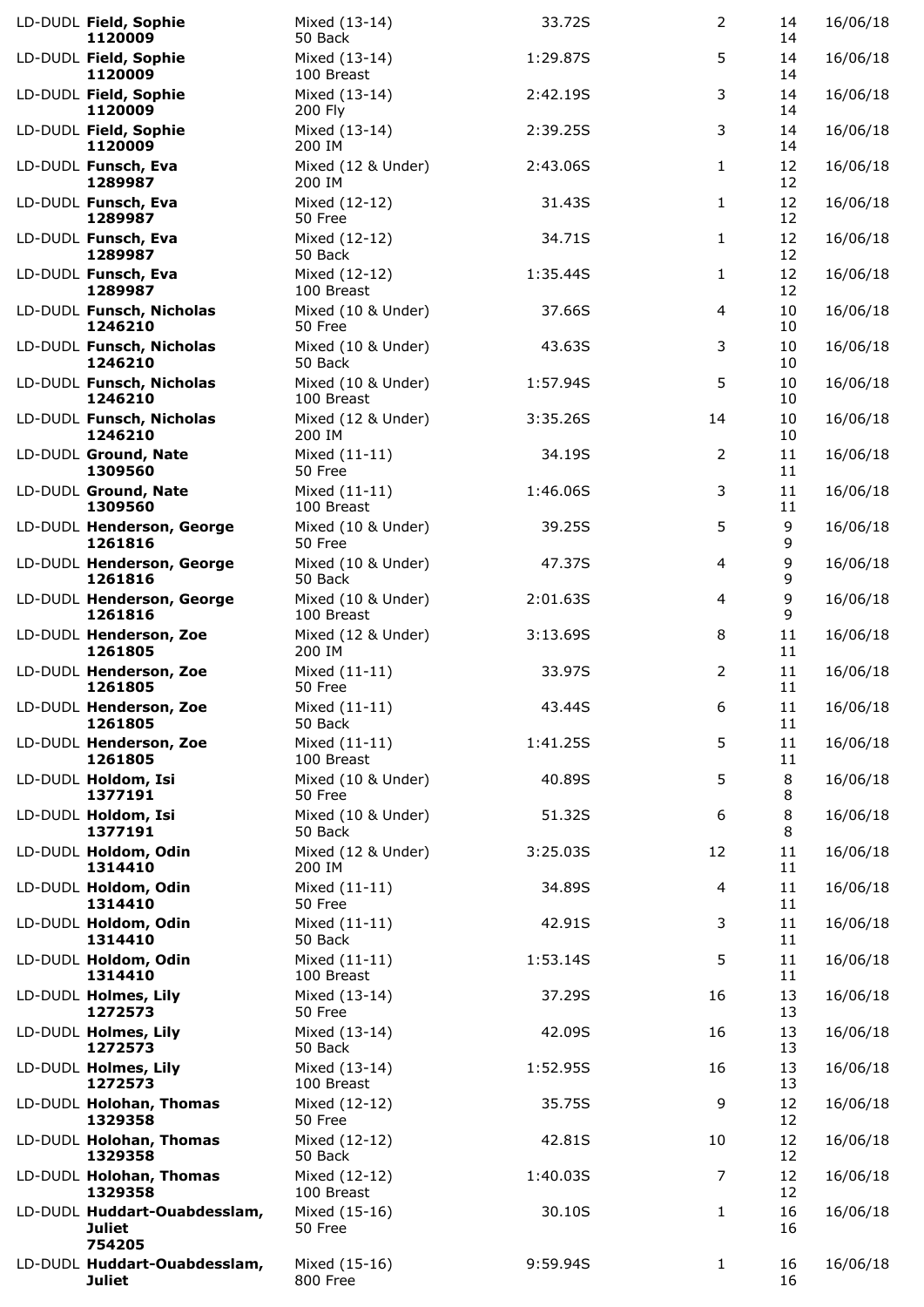| 754205                                                  |                                  |           |                |          |          |
|---------------------------------------------------------|----------------------------------|-----------|----------------|----------|----------|
| LD-DUDL Huddart-Ouabdesslam,<br><b>Juliet</b><br>754205 | Mixed (15-16)<br>50 Back         | 33.88S    | $\mathbf{1}$   | 16<br>16 | 16/06/18 |
| LD-DUDL Huddart-Ouabdesslam,<br><b>Juliet</b>           | Mixed (15-16)<br>100 Breast      | 1:26.61S  | $\mathbf{1}$   | 16<br>16 | 16/06/18 |
| 754205<br>LD-DUDL Huddart-Ouabdesslam,<br><b>Juliet</b> | Mixed (15-16)<br>200 IM          | 2:37.47S  | $\mathbf{1}$   | 16<br>16 | 16/06/18 |
| 754205<br>LD-DUDL Huddart-Ouabdesslam,<br>Lara          | Mixed (13-14)<br>50 Free         | 32.94S    | 12             | 14<br>14 | 16/06/18 |
| 785342<br>LD-DUDL Huddart-Ouabdesslam,<br>Lara          | Mixed (13-14)<br>800 Free        | 10:46.72S | 9              | 14<br>14 | 16/06/18 |
| 785342<br>LD-DUDL Huddart-Ouabdesslam,<br>Lara          | Mixed (13-14)<br>50 Back         | 40.59S    | 15             | 14<br>14 | 16/06/18 |
| 785342<br>LD-DUDL Huddart-Ouabdesslam,<br>Lara          | Mixed (13-14)<br>200 IM          | 3:02.35S  | 13             | 14<br>14 | 16/06/18 |
| 785342<br>LD-DUDL Jovanov, Lili<br>1215983              | Mixed (10 & Under)<br>50 Free    | 44.71S    | 6              | 9<br>9   | 16/06/18 |
| LD-DUDL Jovanov, Lili<br>1215983                        | Mixed (10 & Under)<br>50 Back    | 49.91S    | 5              | 9<br>9   | 16/06/18 |
| LD-DUDL Jovanov, Lili<br>1215983                        | Mixed (10 & Under)<br>100 Breast | 1:47.70S  | 2              | 9<br>9   | 16/06/18 |
| LD-DUDL Jovanov, Mila<br>1173921                        | Mixed (13-14)<br>50 Free         | 29.75S    | 3              | 13<br>13 | 16/06/18 |
| LD-DUDL Jovanov, Mila<br>1173921                        | Mixed (13-14)<br>800 Free        | 9:30.66S  | $\overline{2}$ | 13<br>13 | 16/06/18 |
| LD-DUDL Jovanov, Mila<br>1173921                        | Mixed (13-14)<br>50 Back         | 34.16S    | 4              | 13<br>13 | 16/06/18 |
| LD-DUDL Jovanov, Mila<br>1173921                        | Mixed (13-14)<br>100 Breast      | 1:21.41S  | 2              | 13<br>13 | 16/06/18 |
| LD-DUDL Jovanov, Mila<br>1173921                        | Mixed (13-14)<br>200 Fly         | 2:34.50S  | $\overline{2}$ | 13<br>13 | 16/06/18 |
| LD-DUDL Jovanov, Mila<br>1173921                        | Mixed (13-14)<br>200 IM          | 2:30.66S  | $\overline{2}$ | 13<br>13 | 16/06/18 |
| LD-DUDL Kechagias, Ilias<br>1309558                     | Mixed (12 & Under)<br>200 IM     | 3:28.44S  | 13             | 12<br>12 | 16/06/18 |
| LD-DUDL Kechagias, Ilias<br>1309558                     | Mixed (12-12)<br>50 Back         | 42.41S    | 9              | 12<br>12 | 16/06/18 |
| LD-DUDL Kinch, Nelly<br>1103311                         | Mixed (17 & Over)<br>800 Free    | 9:11.15S  | $\mathbf{1}$   | 17<br>17 | 16/06/18 |
| LD-DUDL Kinch, Nelly<br>1103311                         | Mixed (17 & Over)<br>50 Back     | 32.38S    | $\mathbf{1}$   | 17<br>17 | 16/06/18 |
| LD-DUDL Kinch, Nelly<br>1103311                         | Mixed (17 & Over)<br>200 IM      | 2:28.22S  | $\mathbf{1}$   | 17<br>17 | 16/06/18 |
| LD-DUDL Kleymann, Samuel<br>1425204                     | Mixed (12 & Under)<br>200 IM     | DQ        |                | 12<br>12 | 16/06/18 |
| LD-DUDL Kleymann, Samuel<br>1425204                     | Mixed (12-12)<br>50 Free         | 35.71S    | 8              | 12<br>12 | 16/06/18 |
| LD-DUDL Kleymann, Samuel<br>1425204                     | Mixed (12-12)<br>50 Back         | 41.85S    | 8              | 12<br>12 | 16/06/18 |
| LD-DUDL Kleymann, Samuel<br>1425204                     | Mixed (12-12)<br>100 Breast      | 1:44.69S  | 8              | 12<br>12 | 16/06/18 |
| LD-DUDL Koster, Willem<br>775935                        | Mixed (15-16)<br>50 Free         | 26.56S    | $\mathbf{1}$   | 15<br>15 | 16/06/18 |
| LD-DUDL Koster, Willem<br>775935                        | Mixed (15-16)<br>800 Free        | 8:40.34S  | $\mathbf{1}$   | 15<br>15 | 16/06/18 |
| LD-DUDL Koster, Willem<br>775935                        | Mixed (15-16)<br>50 Back         | 29.94S    | $\mathbf{1}$   | 15<br>15 | 16/06/18 |
| LD-DUDL Koster, Willem<br>775935                        | Mixed (15-16)<br>100 Breast      | 1:15.81S  | $\overline{2}$ | 15<br>15 | 16/06/18 |
| LD-DUDL Koster, Willem<br>775935                        | Mixed (15-16)<br>200 Fly         | 2:18.04S  | $\overline{2}$ | 15<br>15 | 16/06/18 |
| LD-DUDL Koster, Willem<br>775935                        | Mixed (15-16)<br>200 IM          | 2:15.56S  | $\mathbf{1}$   | 15<br>15 | 16/06/18 |
| LD-DUDL Linnell, Jaime                                  | Mixed (13-14)                    | 33.53S    | 13             | 13       | 16/06/18 |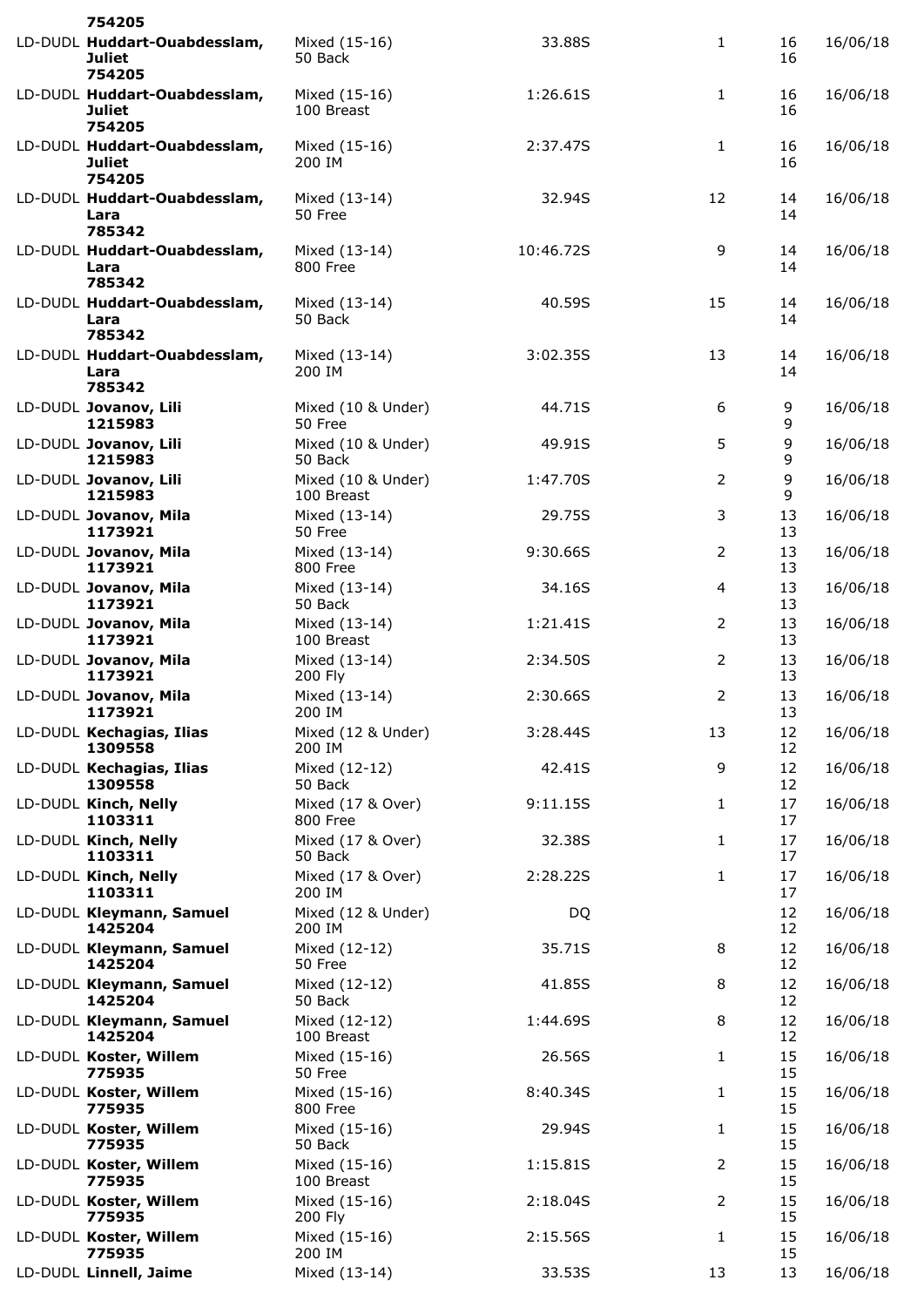| 1184574                                   | 50 Free                      |           |                | 13       |          |
|-------------------------------------------|------------------------------|-----------|----------------|----------|----------|
| LD-DUDL Linnell, Jaime<br>1184574         | Mixed (13-14)<br>50 Back     | 38.78S    | 12             | 13<br>13 | 16/06/18 |
| LD-DUDL Linnell, Jaime<br>1184574         | Mixed (13-14)<br>100 Breast  | 1:36.56S  | 12             | 13<br>13 | 16/06/18 |
| LD-DUDL Linnell, Jaime<br>1184574         | Mixed (13-14)<br>200 IM      | 2:58.52S  | 12             | 13<br>13 | 16/06/18 |
| LD-DUDL Molyneux-Lyons, Charu<br>1215992  | Mixed (13-14)<br>50 Free     | 33.62S    | 14             | 13<br>13 | 16/06/18 |
| LD-DUDL Molyneux-Lyons, Charu<br>1215992  | Mixed (13-14)<br>50 Back     | 38.78S    | 12             | 13<br>13 | 16/06/18 |
| LD-DUDL Molyneux-Lyons, Charu<br>1215992  | Mixed (13-14)<br>100 Breast  | 1:41.20S  | 14             | 13<br>13 | 16/06/18 |
| LD-DUDL Molyneux-Lyons, Charu<br>1215992  | Mixed (13-14)<br>200 IM      | 3:05.28S  | 14             | 13<br>13 | 16/06/18 |
| LD-DUDL Newe, Frances<br>850271           | Mixed (13-14)<br>50 Free     | 28.96S    | $\overline{2}$ | 14<br>14 | 16/06/18 |
| LD-DUDL Newe, Frances<br>850271           | Mixed (13-14)<br>800 Free    | 9:29.50S  | $\mathbf{1}$   | 14<br>14 | 16/06/18 |
| LD-DUDL Newe, Frances<br>850271           | Mixed (13-14)<br>50 Back     | 32.47S    | $\mathbf{1}$   | 14<br>14 | 16/06/18 |
| LD-DUDL Newe, Frances<br>850271           | Mixed (13-14)<br>100 Breast  | 1:18.19S  | $\mathbf{1}$   | 14<br>14 | 16/06/18 |
| LD-DUDL Newe, Frances<br>850271           | Mixed (13-14)<br>200 Fly     | 2:25.06S  | $\mathbf{1}$   | 14<br>14 | 16/06/18 |
| LD-DUDL Newe, Frances<br>850271           | Mixed (13-14)<br>200 IM      | 2:26.73S  | $\mathbf{1}$   | 14<br>14 | 16/06/18 |
| LD-DUDL Ogle, Isobel<br>1214520           | Mixed (13-14)<br>50 Free     | 30.78S    | 7              | 13<br>13 | 16/06/18 |
| LD-DUDL Ogle, Isobel<br>1214520           | Mixed (13-14)<br>800 Free    | 10:44.78S | 8              | 13<br>13 | 16/06/18 |
| LD-DUDL Ogle, Isobel<br>1214520           | Mixed (13-14)<br>50 Back     | 36.52S    | 7              | 13<br>13 | 16/06/18 |
| LD-DUDL Ogle, Isobel<br>1214520           | Mixed (13-14)<br>100 Breast  | 1:35.34S  | 10             | 13<br>13 | 16/06/18 |
| LD-DUDL Ogle, Isobel<br>1214520           | Mixed (13-14)<br>200 IM      | 2:56.75S  | 10             | 13<br>13 | 16/06/18 |
| LD-DUDL Pacciana, Isabella<br>1268155     | Mixed (12 & Under)<br>200 IM | 3:11.94S  | $\overline{7}$ | 11<br>11 | 16/06/18 |
| LD-DUDL Pacciana, Isabella<br>1268155     | Mixed (11-11)<br>50 Free     | 34.56S    | 4              | 11<br>11 | 16/06/18 |
| LD-DUDL Pacciana, Isabella<br>1268155     | Mixed (11-11)<br>50 Back     | 41.53S    | 3              | 11<br>11 | 16/06/18 |
| LD-DUDL Pacciana, Isabella<br>1268155     | Mixed (11-11)<br>100 Breast  | 1:37.60S  | $\overline{2}$ | 11<br>11 | 16/06/18 |
| LD-DUDL Palmer-Garrick, Jasmine<br>850280 | Mixed (15-16)<br>50 Free     | 31.28S    | $\overline{2}$ | 16<br>16 | 16/06/18 |
| LD-DUDL Palmer-Garrick, Jasmine<br>850280 | Mixed (15-16)<br>50 Back     | 34.69S    | $\overline{2}$ | 16<br>16 | 16/06/18 |
| LD-DUDL Palmer-Garrick, Jasmine<br>850280 | Mixed (15-16)<br>100 Breast  | 1:30.91S  | $\overline{2}$ | 16<br>16 | 16/06/18 |
| LD-DUDL Palmer-Garrick, Jasmine<br>850280 | Mixed (15-16)<br>200 IM      | 2:51.50S  | $\overline{2}$ | 16<br>16 | 16/06/18 |
| LD-DUDL Pedrini, Isabella<br>1169623      | Mixed (13-14)<br>50 Free     | 33.97S    | 15             | 13<br>13 | 16/06/18 |
| LD-DUDL Pedrini, Isabella<br>1169623      | Mixed (13-14)<br>50 Back     | 38.81S    | 14             | 13<br>13 | 16/06/18 |
| LD-DUDL Pedrini, Isabella<br>1169623      | Mixed (13-14)<br>100 Breast  | 1:32.30S  | 6              | 13<br>13 | 16/06/18 |
| LD-DUDL Pedrini, Monty<br>1214529         | Mixed (12 & Under)<br>200 IM | 3:37.94S  | 15             | 11<br>11 | 16/06/18 |
| LD-DUDL Pedrini, Monty<br>1214529         | Mixed (11-11)<br>50 Free     | 37.81S    | 6              | 11<br>11 | 16/06/18 |
| LD-DUDL Pedrini, Monty<br>1214529         | Mixed (11-11)<br>50 Back     | 44.43S    | 4              | 11<br>11 | 16/06/18 |
| LD-DUDL Pedrini, Monty<br>1214529         | Mixed (11-11)<br>100 Breast  | 2:01.79S  | 6              | 11<br>11 | 16/06/18 |
| LD-DUDL Ridgley, Samuel<br>1129688        | Mixed (13-14)<br>50 Free     | 27.80S    | $\mathbf{1}$   | 14<br>14 | 16/06/18 |
| LD-DUDL Ridgley, Samuel<br>1129688        | Mixed (13-14)<br>800 Free    | 9:06.38S  | $\mathbf{1}$   | 14<br>14 | 16/06/18 |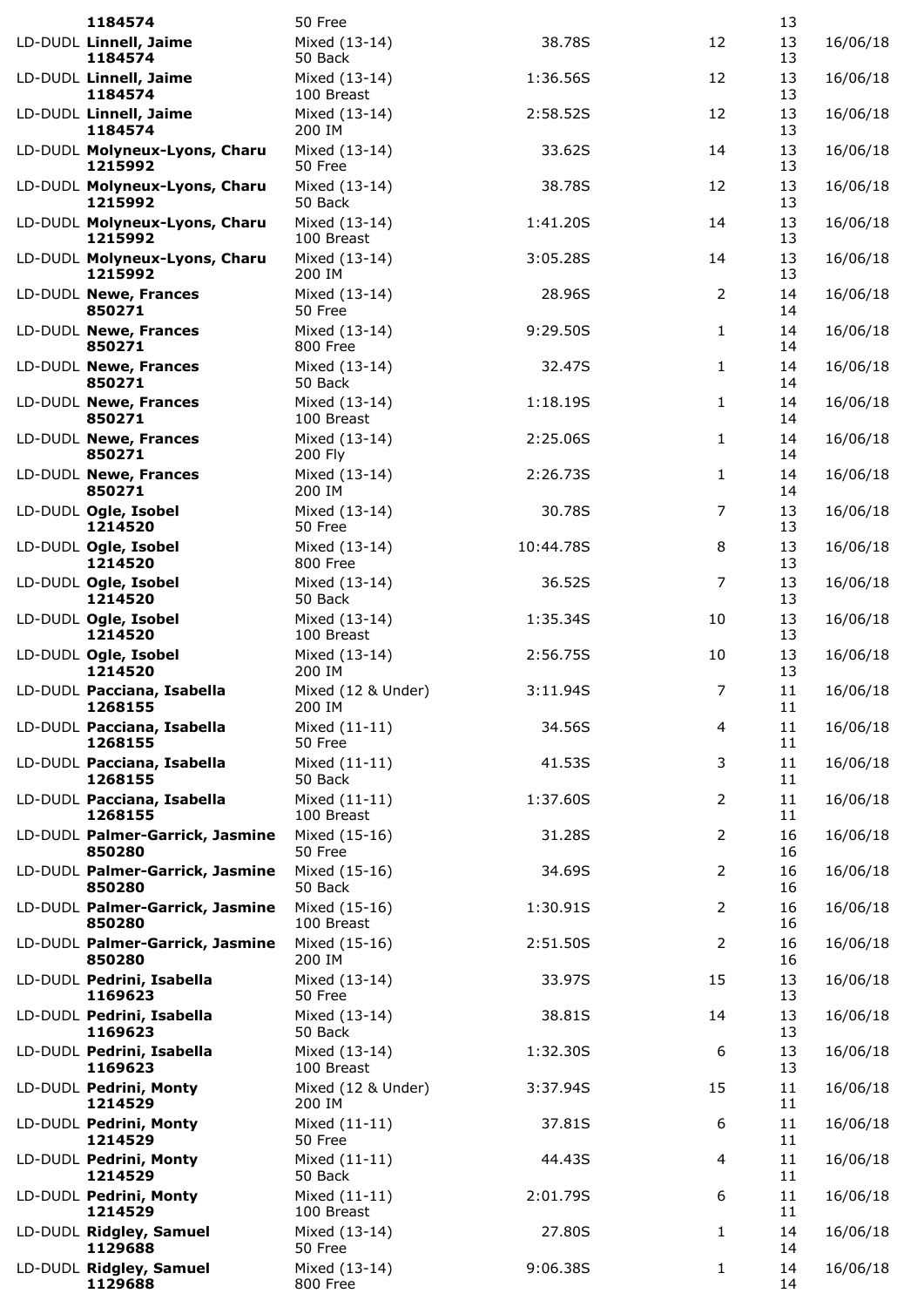| LD-DUDL Ridgley, Samuel<br>1129688   | Mixed (13-14)<br>50 Back         | 31.69S    | 1              | 14<br>14 | 16/06/18 |
|--------------------------------------|----------------------------------|-----------|----------------|----------|----------|
| LD-DUDL Ridgley, Samuel<br>1129688   | Mixed (13-14)<br>100 Breast      | 1:23.78S  | 3              | 14<br>14 | 16/06/18 |
| LD-DUDL Ridgley, Samuel<br>1129688   | Mixed (13-14)<br>200 Fly         | 2:29.63S  | $\overline{2}$ | 14<br>14 | 16/06/18 |
| LD-DUDL Ridgley, Samuel<br>1129688   | Mixed (13-14)<br>200 IM          | 2:25.78S  | 1              | 14<br>14 | 16/06/18 |
| LD-DUDL Robb, Charlie<br>1272580     | Mixed (12 & Under)<br>200 IM     | 3:15.59S  | 9              | 12<br>12 | 16/06/18 |
| LD-DUDL Robb, Charlie<br>1272580     | Mixed (12-12)<br>50 Free         | 35.56S    | $\overline{7}$ | 12<br>12 | 16/06/18 |
| LD-DUDL Robb, Charlie<br>1272580     | Mixed (12-12)<br>50 Back         | 39.93S    | 7              | 12<br>12 | 16/06/18 |
| LD-DUDL Robb, Charlie<br>1272580     | Mixed (12-12)<br>100 Breast      | 1:37.73S  | 6              | 12<br>12 | 16/06/18 |
| LD-DUDL Sareen, Matilda<br>1223456   | Mixed (10 & Under)<br>50 Free    | 38.44S    | 3              | 10<br>10 | 16/06/18 |
| LD-DUDL Sareen, Matilda<br>1223456   | Mixed (10 & Under)<br>50 Back    | 46.97S    | 3              | 10<br>10 | 16/06/18 |
| LD-DUDL Sareen, Matilda<br>1223456   | Mixed (10 & Under)<br>100 Breast | 1:52.19S  | 4              | 10<br>10 | 16/06/18 |
| LD-DUDL Sareen, Matilda<br>1223456   | Mixed (12 & Under)<br>200 IM     | 3:26.88S  | 10             | 10<br>10 | 16/06/18 |
| LD-DUDL Smith, Stirling<br>1321024   | Mixed (10 & Under)<br>50 Free    | 39.78S    | 6              | 8<br>8   | 16/06/18 |
| LD-DUDL Smith, Stirling<br>1321024   | Mixed (10 & Under)<br>50 Back    | 51.68S    | 5              | 8<br>8   | 16/06/18 |
| LD-DUDL Smith, Stirling<br>1321024   | Mixed (10 & Under)<br>100 Breast | DQ        |                | 8<br>8   | 16/06/18 |
| LD-DUDL Stephenson, Ollie<br>1261801 | Mixed (10 & Under)<br>50 Free    | 37.23S    | 3              | 10<br>10 | 16/06/18 |
| LD-DUDL Stephenson, Ollie<br>1261801 | Mixed (10 & Under)<br>50 Back    | 43.57S    | $\overline{2}$ | 10<br>10 | 16/06/18 |
| LD-DUDL Stephenson, Ollie<br>1261801 | Mixed (10 & Under)<br>100 Breast | 1:47.97S  | 3              | 10<br>10 | 16/06/18 |
| LD-DUDL Stephenson, Ollie<br>1261801 | Mixed (12 & Under)<br>200 IM     | 3:24.06S  | 11             | 10<br>10 | 16/06/18 |
| LD-DUDL Taylor, Charlotte<br>1268742 | Mixed (12 & Under)<br>200 Fly    | 3:12.06S  | $\mathbf{1}$   | 12<br>12 | 16/06/18 |
| LD-DUDL Taylor, Charlotte<br>1268742 | Mixed (12 & Under)<br>200 IM     | 3:00.005  | 3              | 12<br>12 | 16/06/18 |
| LD-DUDL Taylor, Charlotte<br>1268742 | Mixed (12-12)<br>50 Free         | 33.41S    | 3              | 12<br>12 | 16/06/18 |
| LD-DUDL Taylor, Charlotte<br>1268742 | Mixed (12-12)<br>50 Back         | 36.40S    | $\overline{2}$ | 12<br>12 | 16/06/18 |
| LD-DUDL Taylor, Charlotte<br>1268742 | Mixed (12-12)<br>100 Breast      | 1:41.91S  | 3              | 12<br>12 | 16/06/18 |
| LD-DUDL Thompson, Theodore<br>973590 | Mixed (15-16)<br>50 Free         | 27.00S    | $\overline{2}$ | 15<br>15 | 16/06/18 |
| LD-DUDL Thompson, Theodore<br>973590 | Mixed (15-16)<br>800 Free        | 8:46.22S  | $\overline{2}$ | 15<br>15 | 16/06/18 |
| LD-DUDL Thompson, Theodore<br>973590 | Mixed (15-16)<br>50 Back         | 31.56S    | $\overline{2}$ | 15<br>15 | 16/06/18 |
| LD-DUDL Thompson, Theodore<br>973590 | Mixed (15-16)<br>100 Breast      | 1:09.47S  | $\mathbf{1}$   | 15<br>15 | 16/06/18 |
| LD-DUDL Thompson, Theodore<br>973590 | Mixed (15-16)<br>200 Fly         | 2:12.43S  | $\mathbf{1}$   | 15<br>15 | 16/06/18 |
| LD-DUDL Thompson, Theodore<br>973590 | Mixed (15-16)<br>200 IM          | 2:17.44S  | $\overline{2}$ | 15<br>15 | 16/06/18 |
| LD-DUDL Thurlow, Felix<br>1173837    | Mixed (13-14)<br>50 Free         | 31.40S    | 5              | 13<br>13 | 16/06/18 |
| LD-DUDL Thurlow, Felix<br>1173837    | Mixed (13-14)<br>800 Free        | 10:40.56S | $\overline{4}$ | 13<br>13 | 16/06/18 |
| LD-DUDL Thurlow, Felix<br>1173837    | Mixed (13-14)<br>50 Back         | 37.07S    | 5              | 13<br>13 | 16/06/18 |
| LD-DUDL Thurlow, Felix<br>1173837    | Mixed (13-14)<br>100 Breast      | 1:30.99S  | 6              | 13<br>13 | 16/06/18 |
| LD-DUDL Thurlow, Felix<br>1173837    | Mixed (13-14)<br>200 Fly         | 2:47.13S  | 3              | 13<br>13 | 16/06/18 |